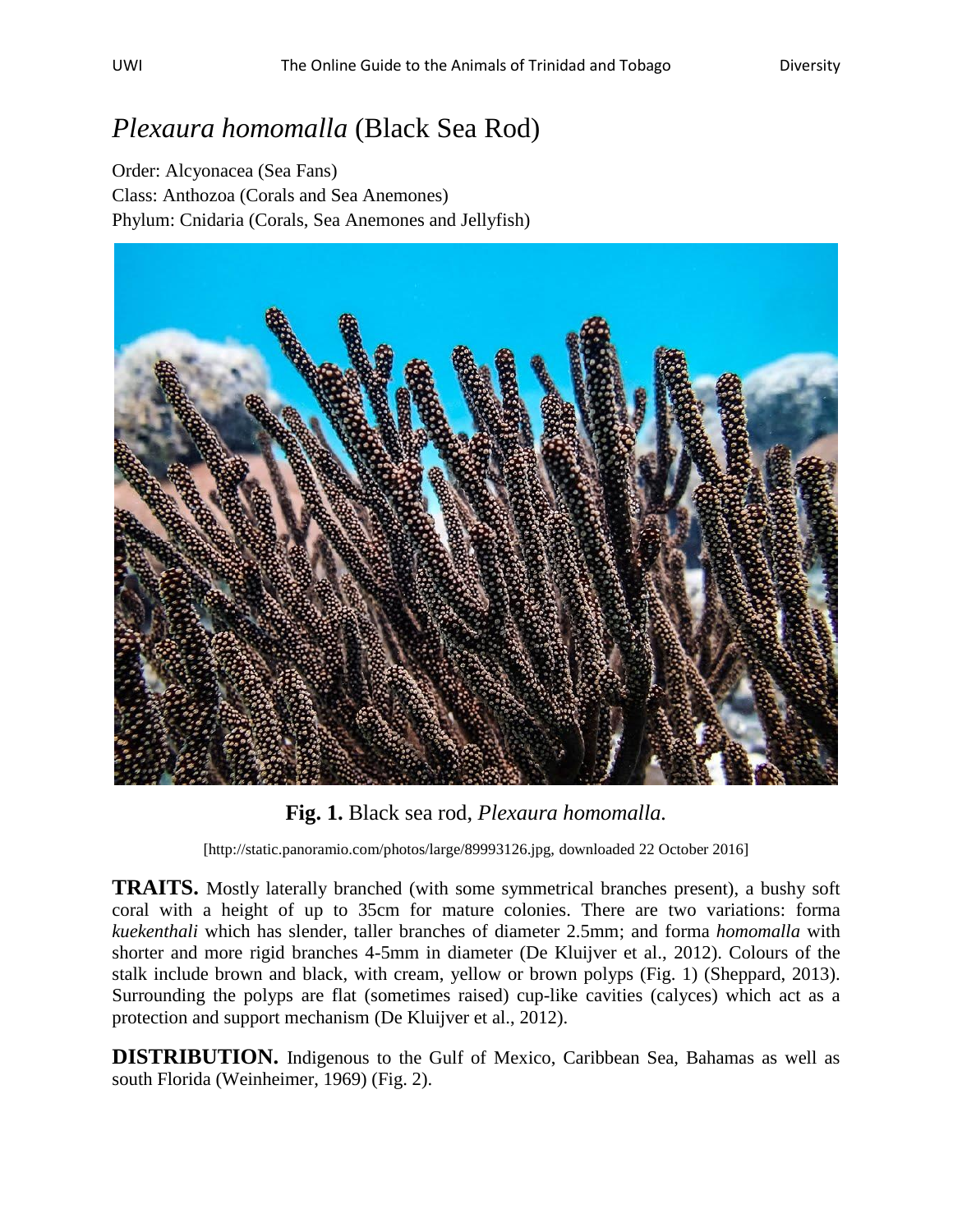**HABITAT AND ECOLOGY.** Resides in shallow waters of coral reefs and usually are found at a depth of 2-53m, with the forma *kuekenthali* thriving at greater depths and the forma *homomalla* closer to the surface. The temperature in which this organism subsists in is usually within a range of 25-28 °C with a salinity level of 35-36 PPT (Ocean Biogeographic Information System, 2012). *Plexaura homomalla* feeds via a symbiotic relationship with single-celled algae called zooxanthellae. The algae provide a food source to the black sea rod via dissolved organic material, such as glucose, vitamins and amino acids (Sterrer, 1986). The black sea rod also feeds directly from its immediate environment, catching zooplankton using the tentacles of the polyps (Lasker, 1981; Coffroth, 1984).

**REPRODUCTION.** Not much information is available for this species, but the related coral *Pseudoplexaura porosa* has synchronized large scale spawning between colonies over 30 minutes each night for a few days after summer full moons (Kapela and Lasker, 1999) (Fig. 3). The larvae settle after 5 days and attract zooxanthellae to begin the symbiotic process and eventually grow into adult colonies. These colonies may persist for a few decades (Jordan-Dahlgren, 2002).

**BEHAVIOUR.** *Plexaura homomalla* undergoes metabolic processes, one of which produces a substance called prostaglandin – a lipid. Although the immediate use of this substance is unknown, it accounts for 2-3% of the weight of the organism (Valmsen, 2001). The release of the substance may act as a protective mechanism; predatory fish are said to have illnesses inflicted upon them when this substance is ingested which results in vomiting (Weinheimer, 1969).

**APPLIED BIOLOGY.** The abundance of the lipid prostaglandin has been studied as it is used extensively in the medical field. It is able to induce labour, quickens the healing of stomach ulcers, and has a significant effect on the reversal of cyanotic congenital heart disease (De Kluijver et al., 2012).

## **REFERENCES**

- Coffroth, MA. 1984. Early ontogenic expression of specificity in a cnidarian-algal sybiosis. Marine Ecology Press Series
- De Kluijver, M., Gijswijt, G. de Leon, R. and da Cunda, I. 2012. *Marine Species Identification Portal.* [http://species-identification.org/species.php?species\\_group=caribbean\\_diving\\_guide&menuentry](http://species-identification.org/species.php?species_group=caribbean_diving_guide&menuentry) (accessed October 22, 2016).
- Jordan-Dahlgren, E. 2001. Gorgonian distribution patterns in coral reef environments of the Gulf of Mexico: evidence of sporadic ecological connectivity?
- Kapela, W, and Lasker, H.R. 1999. Size-dependant reproduction in the Caribbean gorgonian *Pseudoplexaura porosa*.
- Lasker, HR. 1981. A Comparison of the Particulate Feeding Abilities of Three Species of Gorgonian Soft Coral. Marine Ecology Press Services.
- Ocean Biogeographic Information System. 2012. *Ocean Biogeographic Information System: Oceanography - Plexaura homomalla.* http://www.iobis.org/mapper/?taxon\_id=494374 (accessed October 22, 2016).
- Sheppard, C. 2013. *University of Warwick: Coralpedia - your guide to Caribbean corals and sponges*. http://coralpedia.bio.warwick.ac.uk/en/about (accessed October 22, 2016).
- Sterrer, W. 1986. Marine Fauna and Flora of Bermuda: A Systematic Guide to the Identification of Marine Organisms. New York: John Wiley and Sons.
- Valmsen, K. 2001. The origin of 15R-prostaglandins in the Caribbean coral *Plexaura homomalla*: Molecular cloning and expression of a novel cyclooxygenase.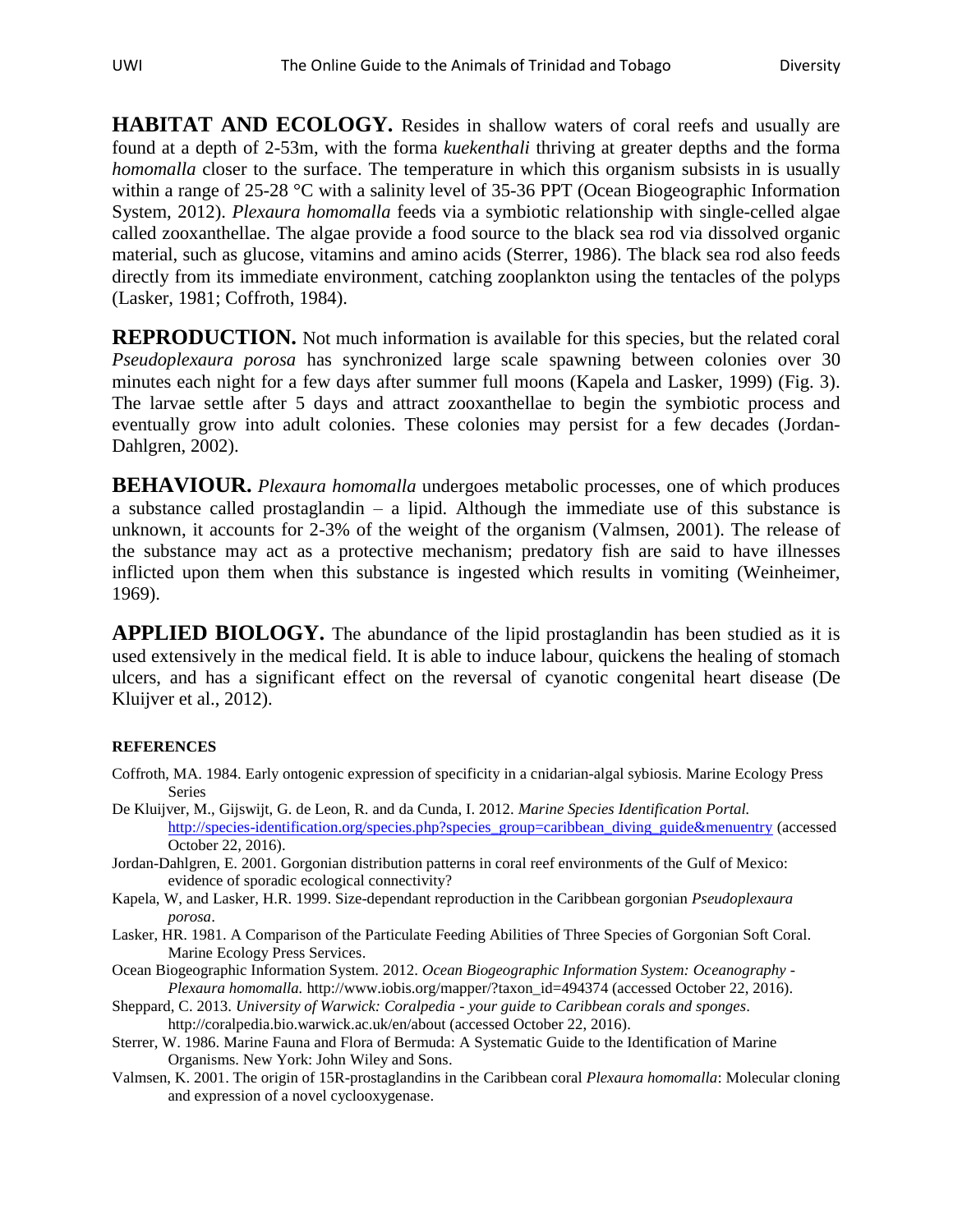Weinheimer, AJ. 1969. *South Florida Octocorals: A Guide to Identification.* http://cnso.nova.edu/ncri/sofla\_octocoral\_guide/sp\_PHOM.html (accessed October 22, 2016).

## Author: Kim Stuart Posted online: 2016



**Fig. 2.** Black sea rod (*Plexaura homomalla)* geographical distribution.

[http://www.gbif.org/species/2261367, downloaded 22 October 2016]